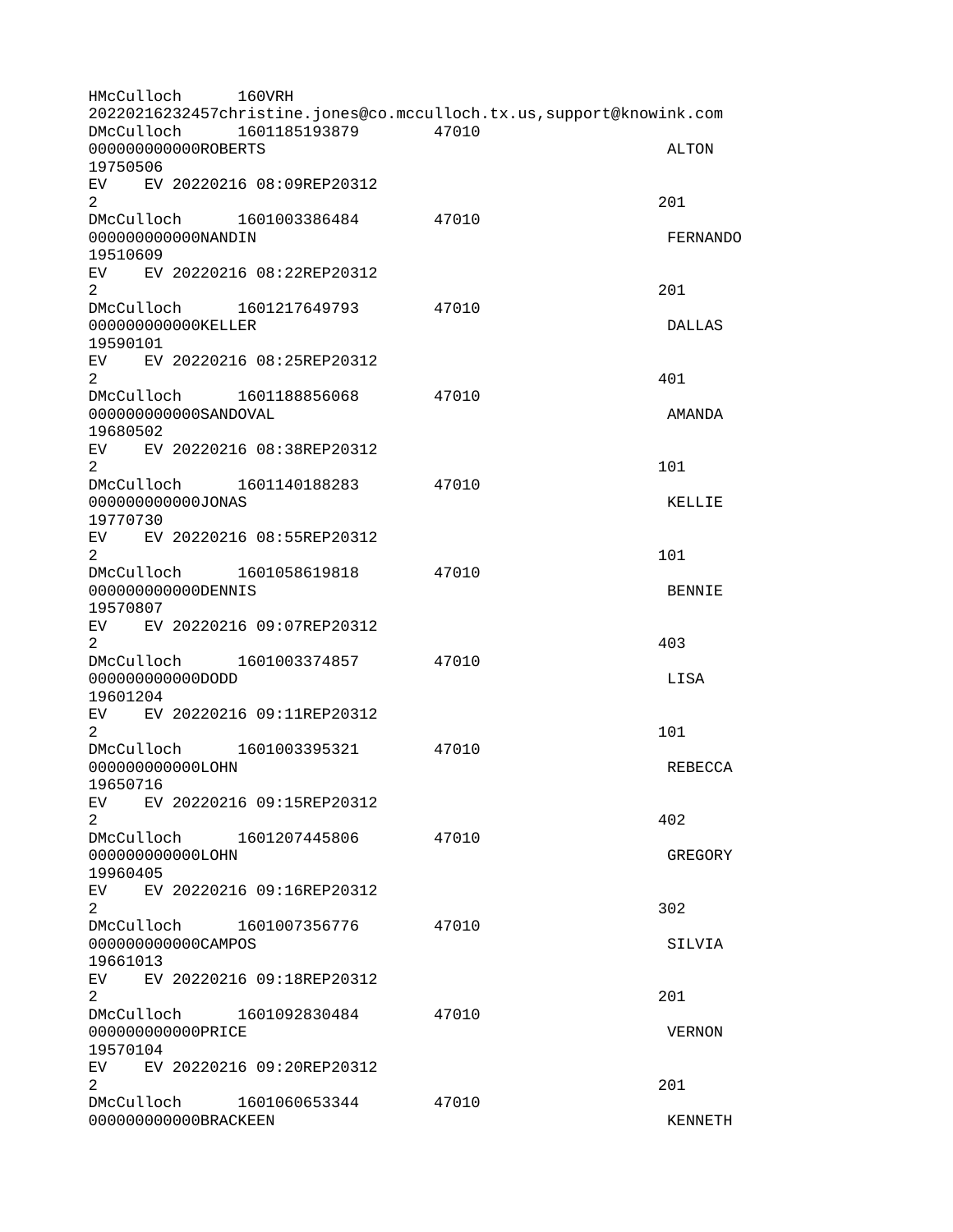| 19511226             |                              |       |                |
|----------------------|------------------------------|-------|----------------|
|                      | EV EV 20220216 09:22REP20312 |       |                |
| 2                    |                              |       | 101            |
|                      | DMcCulloch 1602128907912     | 47010 |                |
| 000000000000BRACKEEN |                              |       | <b>JUDY</b>    |
| 19520415             |                              |       |                |
|                      | EV EV 20220216 09:23REP20312 |       |                |
| $\overline{2}$       |                              |       | 101            |
|                      | DMcCulloch 1601188209139     | 47010 |                |
| 000000000000DAY      |                              |       | TRISTAN        |
| 19940817             |                              |       |                |
|                      | EV EV 20220216 09:35REP20312 |       |                |
| $\overline{2}$       |                              |       | 101            |
|                      | DMcCulloch 1601013398994     | 47010 |                |
| 00000000000ALLEN     |                              |       | PRISCILLA      |
| 19600509             |                              |       |                |
|                      | EV EV 20220216 09:52REP20312 |       |                |
| 2                    |                              |       | 402            |
|                      | DMcCulloch 1601003377535     | 47010 |                |
| 000000000000PITC0X   |                              |       | EVELYN         |
| 19511019             |                              |       |                |
|                      | EV EV 20220216 09:53REP20312 |       |                |
| $\overline{2}$       |                              |       | 401            |
|                      | DMcCulloch 1602185850723     | 47010 |                |
| 000000000000KEHRLI   |                              |       | FREDERIC       |
| 19400201             |                              |       |                |
|                      | EV EV 20220216 10:14REP20312 |       |                |
| $\overline{2}$       |                              |       | 301            |
|                      | DMcCulloch 1601003394125     | 47010 |                |
| 000000000000REDDELL  |                              |       | <b>RUBY</b>    |
| 19500615             |                              |       |                |
|                      | EV EV 20220216 10:15REP20312 |       |                |
| $\overline{2}$       |                              |       | 202            |
| DMcCulloch           | 1601003386216                | 47010 |                |
| 00000000000MERREN    |                              |       | <b>CAROLYN</b> |
| 19570310             |                              |       |                |
| EV                   | EV 20220216 10:16REP20312    |       |                |
| $\overline{2}$       |                              |       | 201            |
| DMcCulloch           | 1601018841481                | 47010 |                |
| 00000000000BR0WN     |                              |       | <b>BETTY</b>   |
| 19550515             |                              |       |                |
| EV                   | EV 20220216 10:17REP20312    |       |                |
| $\mathbf{2}$         |                              |       | 401            |
|                      | DMcCulloch 1601024070962     | 47010 |                |
| 000000000000KITCHENS |                              |       | EILEEN         |
| 19460104             |                              |       |                |
|                      | EV EV 20220216 10:19REP20312 |       |                |
| $\overline{2}$       |                              |       | 301            |
|                      | DMcCulloch 1601024060340     | 47010 |                |
| 000000000000KITCHENS |                              |       | <b>JAMES</b>   |
| 19401018             |                              |       |                |
|                      | EV EV 20220216 10:20REP20312 |       |                |
| $\overline{2}$       |                              |       | 301            |
|                      | DMcCulloch 1601003373562     | 47010 |                |
| 000000000000SHORT    |                              |       | <b>NANCY</b>   |
| 19470625             |                              |       |                |
|                      | EV EV 20220216 10:27REP20312 |       |                |
| $\overline{2}$       |                              |       | 301            |
|                      | DMcCulloch 1601003373570     | 47010 |                |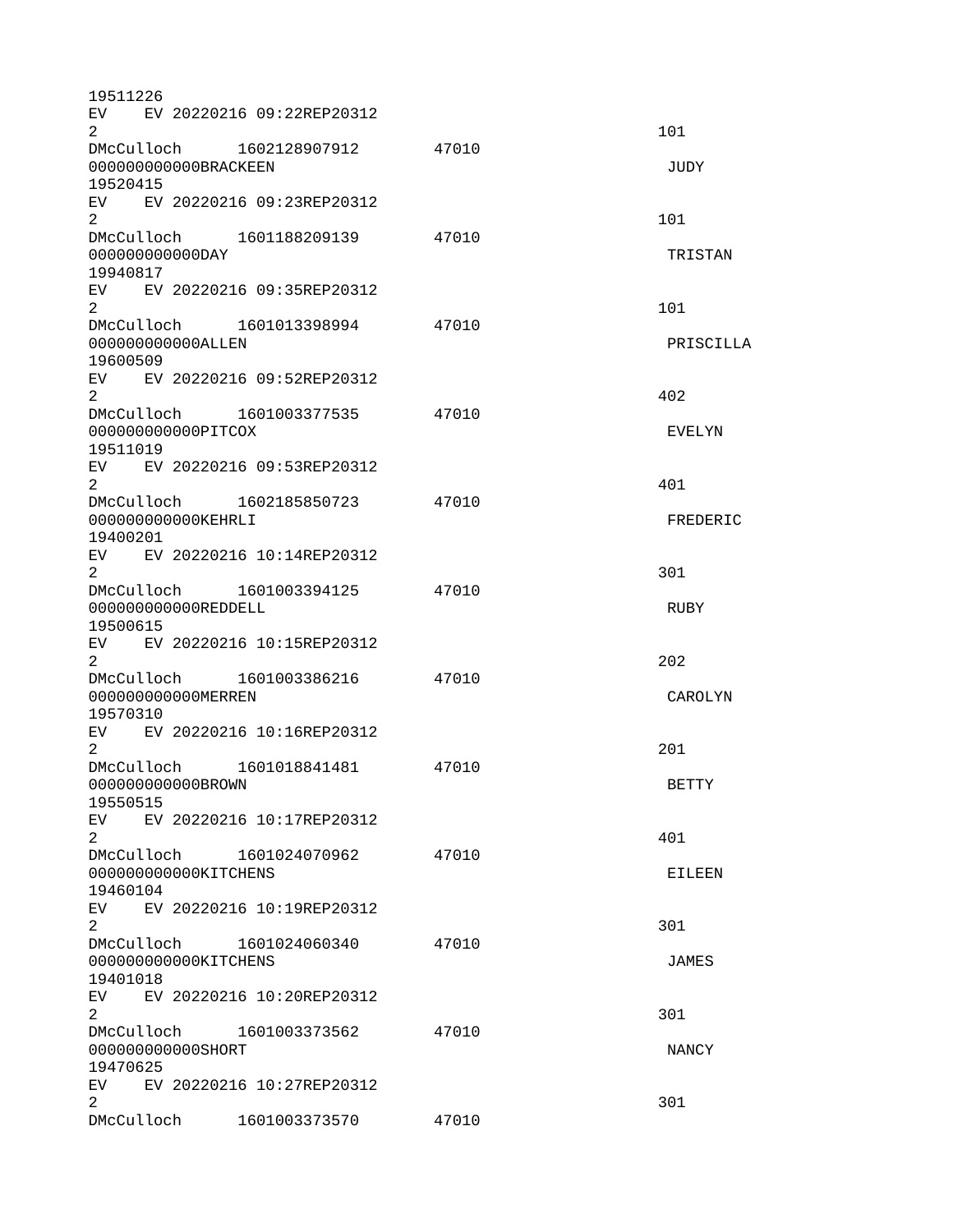| 000000000000SHORT<br>19471020                                     |       | <b>ROY</b>    |
|-------------------------------------------------------------------|-------|---------------|
| EV EV 20220216 10:27REP20312<br>$\overline{2}$                    |       | 301           |
| DMcCulloch 1601003372326 47010<br>000000000000MARSDEN<br>19510907 |       | <b>DICK</b>   |
| EV EV 20220216 10:31REP20312<br>$\overline{2}$                    |       | 301           |
| DMcCulloch  1601003374391<br>00000000000R00T<br>19641002          | 47010 | <b>DANNY</b>  |
| EV EV 20220216 10:33REP20312<br>$\overline{2}$                    |       | 101           |
| DMcCulloch 1601003394749<br>000000000000BRATTON<br>19600905       | 47010 | <b>KITTY</b>  |
| EV EV 20220216 10:36REP20312<br>$\overline{2}$                    |       | 402           |
| DMcCulloch  1601003394731<br>000000000000BRATTON<br>19570422      | 47010 | <b>DON</b>    |
| EV EV 20220216 10:38REP20312<br>$\overline{2}$                    |       | 402           |
| 000000000000KALUZA<br>19561105                                    | 47010 | <b>CHERYL</b> |
| EV EV 20220216 10:39REP20312<br>$\overline{2}$                    |       | 202           |
| 000000000000KALUZA<br>19540818                                    | 47010 | MICHAEL       |
| EV EV 20220216 10:39REP20312<br>$\overline{2}$                    |       | 202           |
| DMcCulloch 1601010939917<br>00000000000KENT<br>19470110           | 47010 | <b>DONNA</b>  |
| EV EV 20220216 10:41REP20312<br>$\overline{2}$                    |       | 102           |
| DMcCulloch 1601010939929<br>00000000000KENT<br>19480204           | 47010 | GLEN          |
| EV EV 20220216 10:42REP20312<br>$\overline{2}$                    |       | 102           |
| DMcCulloch<br>1602138838620<br>000000000000MEDF0RD<br>19530914    | 47010 | LONNIE        |
| EV<br>EV 20220216 10:44REP20312<br>$\overline{2}$                 |       | 403           |
| DMcCulloch 1601003387710<br>000000000000WILLIAMS<br>19570606      | 47010 | <b>RICKY</b>  |
| EV EV 20220216 10:55REP20312<br>$\overline{2}$                    |       | 101           |
| DMcCulloch 1601003392040<br>000000000000SOLSBERY<br>19480507      | 47010 | D             |
| EV  <br>EV 20220216 10:57REP20312<br>$\overline{2}$               |       | 302           |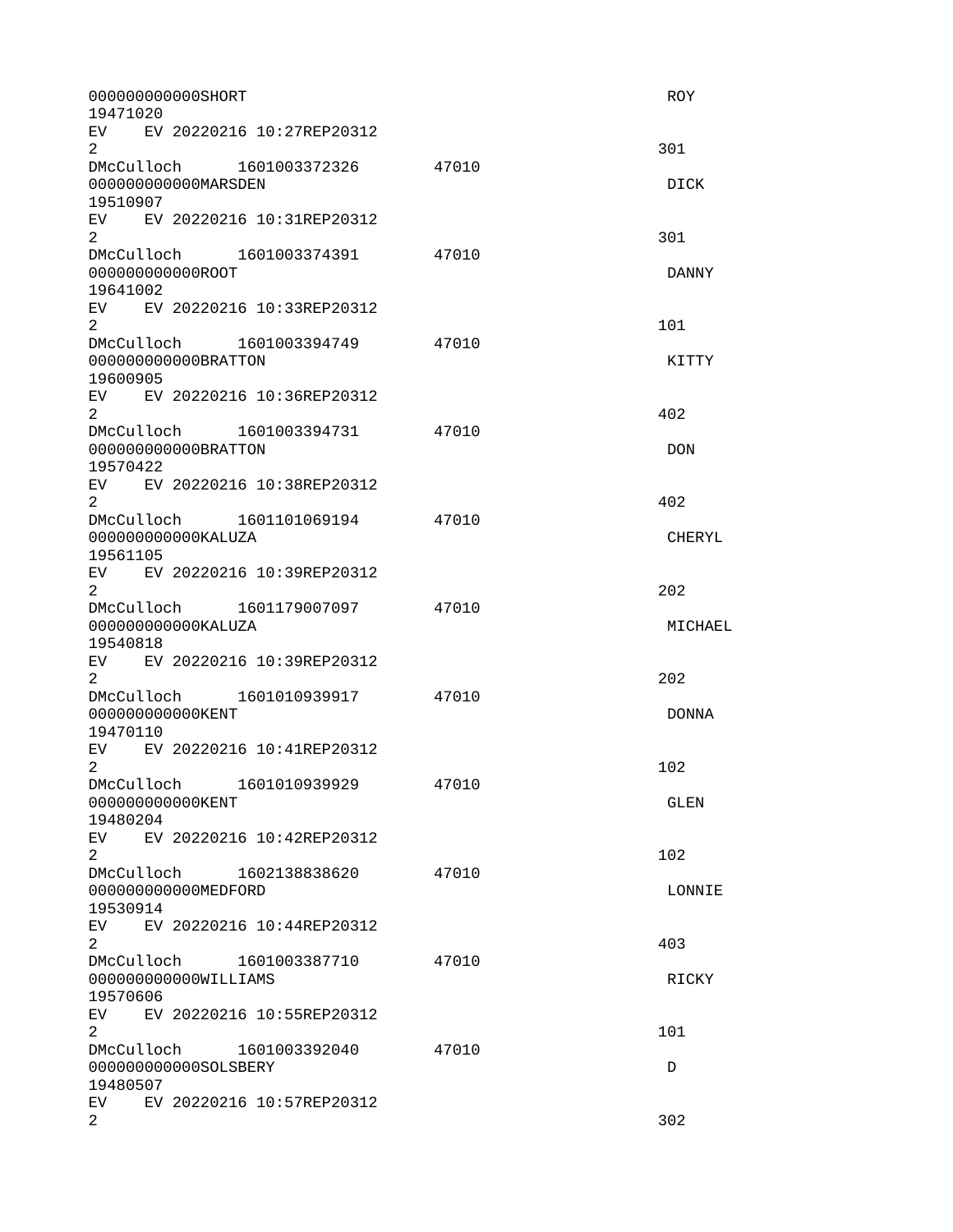| DMcCulloch<br>00000000000FLANDERS<br>19490221                  | 1601180029097 | 47010 | <b>JAMES</b>  |
|----------------------------------------------------------------|---------------|-------|---------------|
| EV EV 20220216 11:07REP20312<br>$\overline{2}$                 |               |       | 201           |
| DMcCulloch 1601003380573<br>000000000000CR0UCH<br>19490325     |               | 47010 | <b>NAN</b>    |
| EV EV 20220216 11:25REP20312<br>$\overline{2}$                 |               |       | 401           |
| DMcCulloch 1601003380142<br>000000000000WIGGINTON<br>19490325  |               | 47010 | <b>JAN</b>    |
| EV EV 20220216 11:26REP20312<br>$\overline{2}$                 |               |       | 401           |
| DMcCulloch 1601003367456<br>000000000000BASKIN<br>19540727     |               | 47010 | LESLIE        |
| EV.<br>EV 20220216 11:27REP20312<br>$\overline{2}$             |               |       | 301           |
| DMcCulloch 1601003395544<br>000000000000REINISCH<br>19510430   |               | 47010 | RONNIE        |
| EV EV 20220216 11:31REP20312<br>$\overline{2}$                 |               |       | 402           |
| DMcCulloch 1601184602825<br>000000000000B0GGS<br>19940318      |               | 47010 | <b>JORDAN</b> |
| EV EV 20220216 11:32REP20312<br>$\overline{2}$                 |               |       | 201           |
| DMcCulloch 1601003373192<br>000000000000RAMSEY<br>19581203     |               | 47010 | GEORGIA       |
| EV EV 20220216 11:44REP20312<br>2                              |               |       | 301           |
| DMcCulloch 1601086214634<br>000000000000STEVENSON<br>19560508  |               | 47010 | DANIEL        |
| EV<br>EV 20220216 11:47REP20312<br>2.                          |               |       | 202           |
| DMcCulloch<br>000000000000STEVENSON<br>19530808                | 1601082665446 | 47010 | <b>PATTY</b>  |
| EV EV 20220216 11:49REP20312<br>2                              |               |       | 202           |
| DMcCulloch 1601031166235<br>000000000000WILLIAMSON<br>19480129 |               | 47010 | <b>JAMES</b>  |
| EV EV 20220216 11:50REP20312<br>$\overline{2}$                 |               |       | 301           |
| DMcCulloch<br>000000000000GREER<br>19700617                    | 1601023653758 | 47010 | AMY           |
| EV <sub>2</sub><br>EV 20220216 11:50REP20312<br>$\overline{2}$ |               |       | 301           |
| DMcCulloch 1602141481051<br>000000000000ISBELL<br>19600721     |               | 47010 | CRAIG         |
| EV <sub>2</sub><br>EV 20220216 11:51REP20312                   |               |       |               |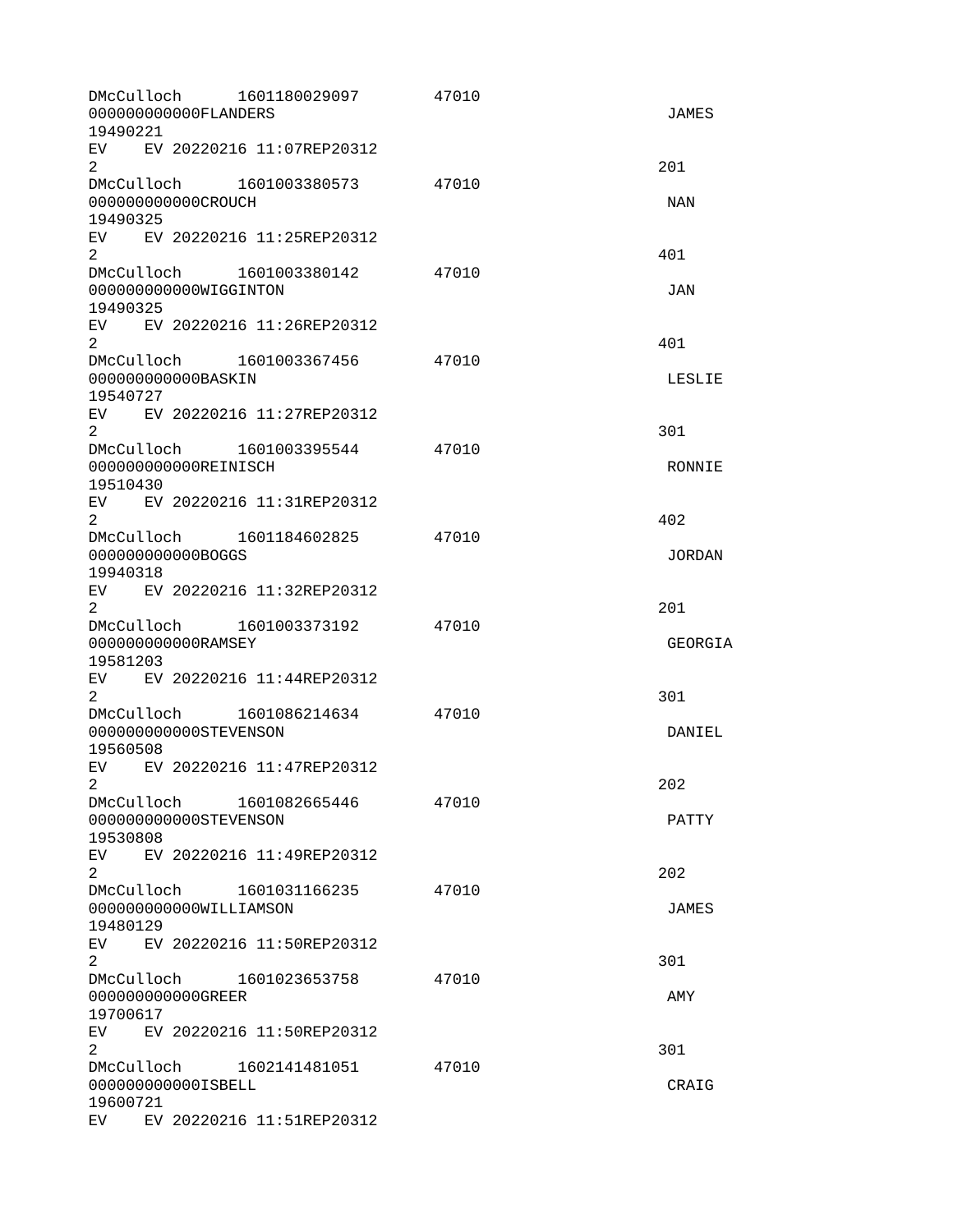| 2                                                            |                                |       | 301             |
|--------------------------------------------------------------|--------------------------------|-------|-----------------|
| 00000000000ELLIS                                             | DMcCulloch 1601007007337 47010 |       | <b>NELL</b>     |
| 19400823<br>EV EV 20220216 11:53REP20312                     |                                |       |                 |
| $\overline{2}$                                               | DMcCulloch 1601003384014       | 47010 | 302             |
| 00000000000ELLIS<br>19410903                                 |                                |       | QUINCY          |
| EV EV 20220216 11:54REP20312<br>$\overline{2}$               |                                |       | 302             |
| 000000000000TUTTLE                                           | DMcCulloch 1601023295420       | 47010 | <b>KATHRYNE</b> |
| 19540706<br>EV EV 20220216 12:13REP20312<br>$\overline{2}$   |                                |       | 301             |
| 000000000000VINEYARD                                         | DMcCulloch 1601003396116 47010 |       | <b>KENNETH</b>  |
| 19400728<br>EV<br>$\overline{2}$                             | EV 20220216 12:47REP20312      |       | 102             |
| DMcCulloch 1601098678714<br>000000000000GRAY                 |                                | 47010 | <b>JANE</b>     |
| 19561007<br>EV EV 20220216 12:59REP20312<br>2                |                                |       | 101             |
| 000000000000JIVIDEN<br>19560914                              |                                | 47010 | WILLIAM         |
| EV EV 20220216 13:04REP20312<br>$\overline{2}$               |                                |       | 101             |
| DMcCulloch 1601003378649<br>000000000000J0HNSON<br>19440404  |                                | 47010 | <b>DOROTHY</b>  |
| EV EV 20220216 13:09REP20312<br>2                            |                                |       | 401             |
| DMcCulloch 1601003371086<br>000000000000EDMISTON<br>19520913 |                                | 47010 | PEGGY           |
| EV EV 20220216 13:11REP20312<br>2                            |                                |       | 101             |
| DMcCulloch<br>000000000000EDMISTON<br>19500629               | 1601003371064                  | 47010 | <b>DAVE</b>     |
| EV<br>$\overline{2}$                                         | EV 20220216 13:11REP20312      |       | 101             |
| DMcCulloch 1601175051844<br>000000000000B0YKIN<br>19690120   |                                | 47010 | KERRI           |
| EV EV 20220216 13:30REP20312<br>2<br>DMcCulloch              | 1601023080750                  | 47010 | 301             |
| 000000000000MCD0NALD<br>19440603<br>EV                       | EV 20220216 13:37REP20312      |       | <b>JOHN</b>     |
| $\overline{2}$<br>DMcCulloch 1601003392427                   |                                | 47010 | 402             |
| 000000000000YOUNG<br>19601002                                |                                |       | <b>RODNEY</b>   |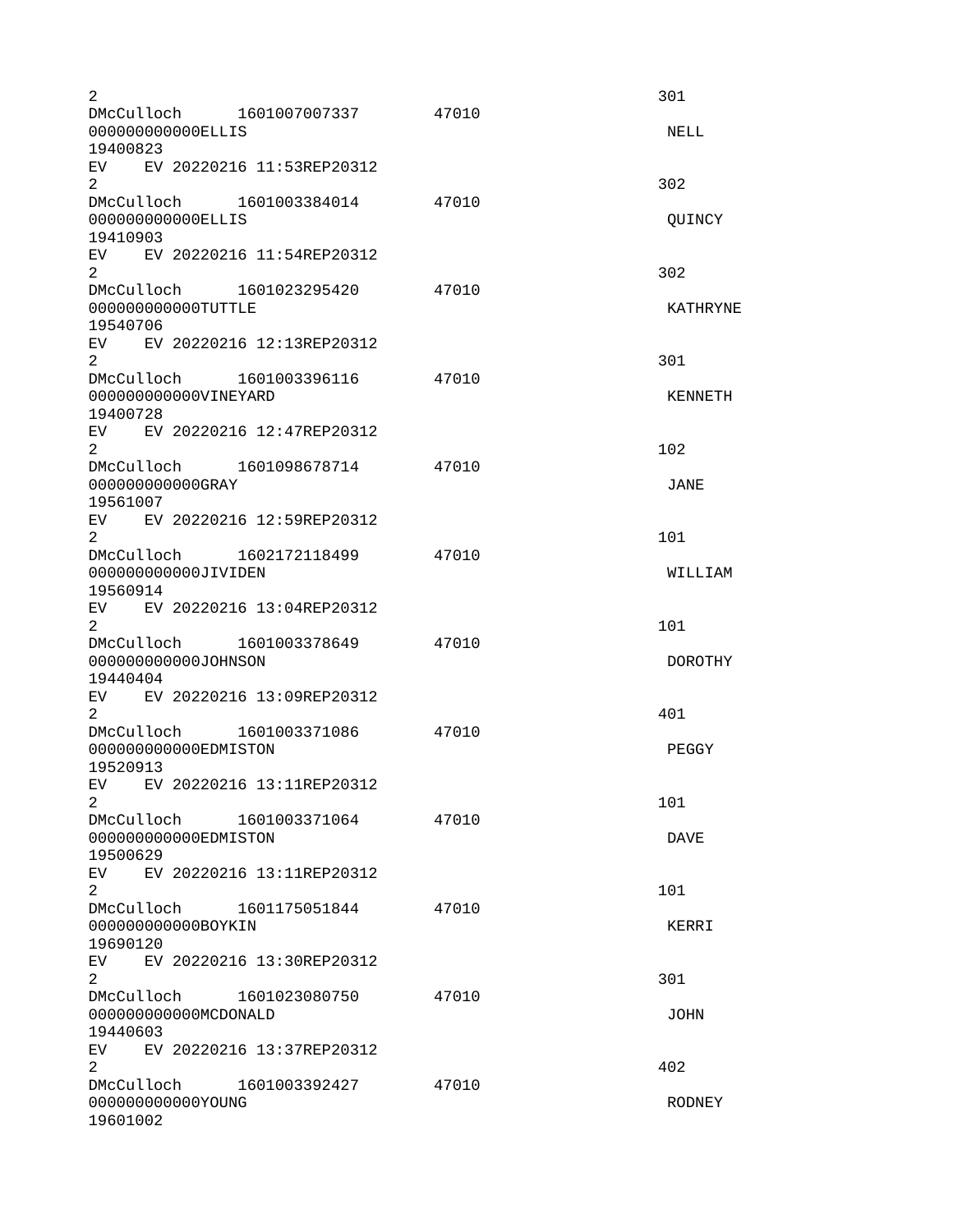| $\overline{2}$                   |  |                       | EV EV 20220216 13:38REP20312   |       | 301                |
|----------------------------------|--|-----------------------|--------------------------------|-------|--------------------|
|                                  |  | 000000000000MURRAY    |                                | 47010 | <b>DIANA</b>       |
| 19580921                         |  |                       |                                |       |                    |
| $\overline{2}$                   |  |                       | EV EV 20220216 13:40REP20312   |       | 101                |
|                                  |  |                       |                                | 47010 |                    |
|                                  |  | 000000000000R0GERS    |                                |       | CAYLA              |
| 19750612                         |  |                       |                                |       |                    |
| $\overline{2}$                   |  |                       | EV EV 20220216 14:05REP20312   |       | 101                |
|                                  |  |                       |                                | 47010 |                    |
|                                  |  | 000000000000JIVIDEN   |                                |       | <b>WENDY</b>       |
| 19590522                         |  |                       |                                |       |                    |
|                                  |  |                       | EV EV 20220216 14:07REP20312   |       |                    |
| 2                                |  |                       |                                |       | 101                |
|                                  |  |                       | DMcCulloch 1601023014559 47010 |       |                    |
|                                  |  | 000000000000SEAWRIGHT |                                |       | <b>ROYCE</b>       |
| 19550406                         |  |                       |                                |       |                    |
|                                  |  |                       | EV EV 20220216 14:10REP20312   |       |                    |
| $\overline{2}$                   |  |                       |                                |       | 101                |
|                                  |  |                       | DMcCulloch 1601014454074       | 47010 |                    |
|                                  |  | 000000000000JAMESON   |                                |       | LONNIE             |
| 19360107                         |  |                       |                                |       |                    |
|                                  |  |                       | EV EV 20220216 14:19REP20312   |       |                    |
| $\overline{2}$                   |  |                       |                                |       | 301                |
|                                  |  |                       |                                | 47010 |                    |
|                                  |  | 000000000000L0UND     |                                |       | <b>STANLEY</b>     |
| 19420319                         |  |                       |                                |       |                    |
|                                  |  |                       | EV EV 20220216 14:30REP20312   |       |                    |
| $\overline{2}$                   |  |                       |                                |       | 401                |
|                                  |  |                       | DMcCulloch 1601015344646       | 47010 |                    |
|                                  |  | 000000000000GARZA     |                                |       | <b>TAMARA</b>      |
| 19830818                         |  |                       |                                |       |                    |
| EV                               |  |                       | EV 20220216 14:32REP20312      |       |                    |
| $\overline{2}$                   |  |                       |                                |       | 101                |
| DMcCulloch                       |  |                       | 1601003372147                  | 47010 |                    |
|                                  |  | 000000000000LEWIS     |                                |       | LYNON              |
| 19500311                         |  |                       |                                |       |                    |
| 2 <sup>1</sup>                   |  |                       | EV EV 20220216 14:40REP20312   |       |                    |
|                                  |  | DMcCulloch            |                                |       | 101                |
|                                  |  | 0000000000000WENS     | 1601185868377                  | 47010 |                    |
| 19700520                         |  |                       |                                |       | <b>CHRISTOPHER</b> |
| EV                               |  |                       |                                |       |                    |
|                                  |  |                       | EV 20220216 14:45REP20312      |       |                    |
| $\overline{2}$                   |  |                       | DMcCulloch 1601021409833       |       | 101                |
|                                  |  | 00000000000EVRIDGE    |                                | 47010 | <b>TETYANA</b>     |
| 19771110                         |  |                       |                                |       |                    |
|                                  |  |                       | EV EV 20220216 14:47REP20312   |       |                    |
| $\overline{2}$                   |  |                       |                                |       | 101                |
|                                  |  |                       | DMcCulloch 1601003385859       | 47010 |                    |
|                                  |  |                       |                                |       | <b>SALLY</b>       |
| 000000000000LAFUENTE<br>19460520 |  |                       |                                |       |                    |
|                                  |  |                       | EV EV 20220216 14:54REP20312   |       |                    |
| 2 <sup>1</sup>                   |  |                       |                                |       | 201                |
|                                  |  |                       | DMcCulloch 1601003374971       | 47010 |                    |
|                                  |  | 0000000000000DD       |                                |       | TR <sub>0</sub> Y  |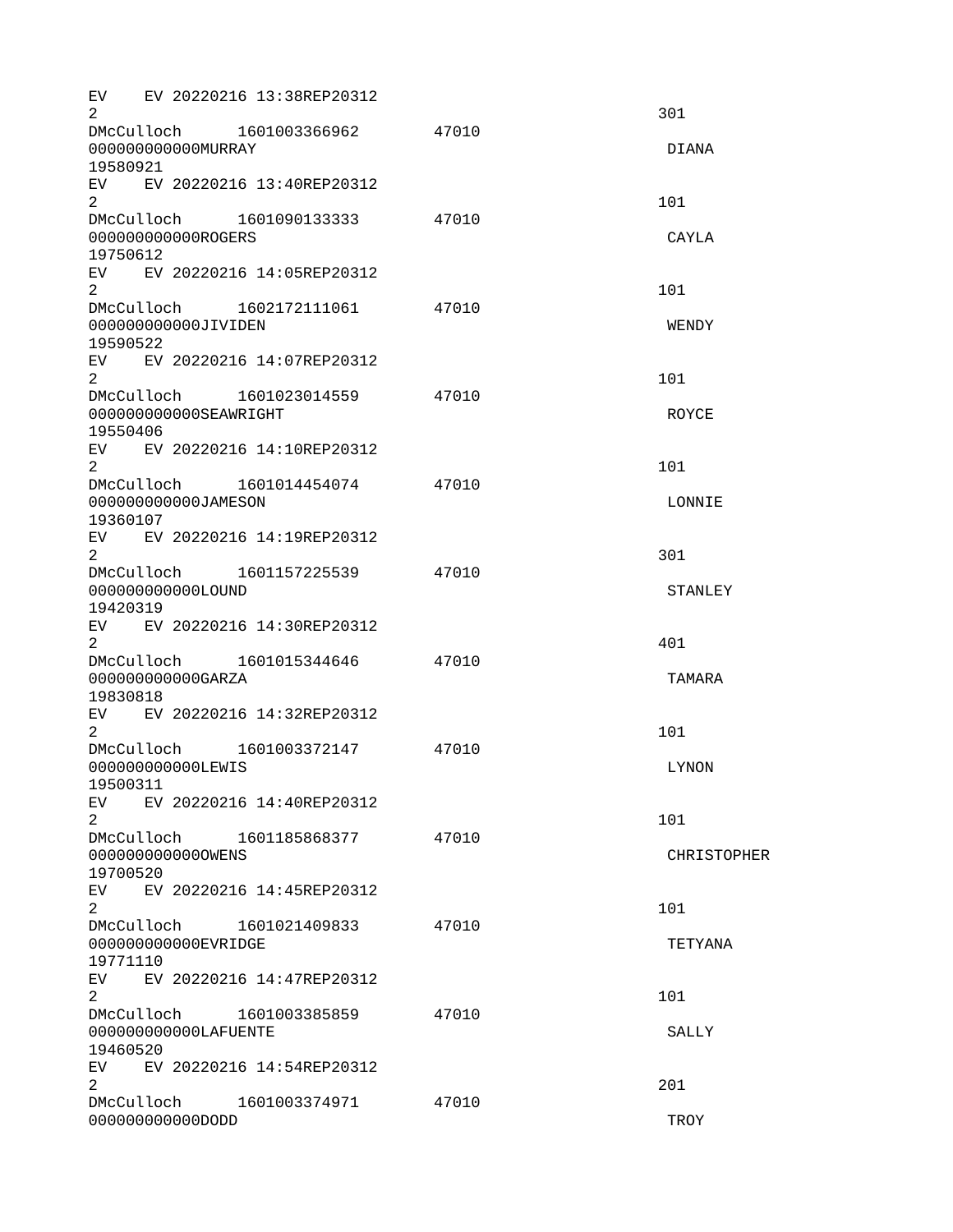| 19570127            |  |                              |       |                 |
|---------------------|--|------------------------------|-------|-----------------|
|                     |  | EV EV 20220216 15:10REP20312 |       |                 |
| 2                   |  |                              |       | 101             |
|                     |  | DMcCulloch 1601003609597     | 47010 |                 |
| 00000000000P0WELL   |  |                              |       | <b>KATHRYN</b>  |
| 19320603            |  |                              |       |                 |
|                     |  | EV EV 20220216 15:12REP20312 |       |                 |
| $\overline{2}$      |  |                              |       | 301             |
|                     |  | DMcCulloch 1601185868401     | 47010 |                 |
| 0000000000000WENS   |  |                              |       | <b>THRESSA</b>  |
| 19660816            |  |                              |       |                 |
|                     |  | EV EV 20220216 15:14REP20312 |       |                 |
|                     |  |                              |       |                 |
| 2 <sup>1</sup>      |  |                              |       | 101             |
|                     |  | DMcCulloch 1602142048880     | 47010 |                 |
| 000000000000C0RTEZ  |  |                              |       | <b>TREVOR</b>   |
| 20000126            |  |                              |       |                 |
|                     |  | EV EV 20220216 15:26REP20312 |       |                 |
| 2                   |  |                              |       | 301             |
|                     |  | DMcCulloch 1601003382729     | 47010 |                 |
| 000000000000JONES   |  |                              |       | <b>WENDY</b>    |
| 19660108            |  |                              |       |                 |
|                     |  | EV EV 20220216 15:31REP20312 |       |                 |
| $\overline{2}$      |  |                              |       | 403             |
|                     |  | DMcCulloch 1601021186206     | 47010 |                 |
|                     |  |                              |       | <b>CORY</b>     |
| 00000000000MORRIS   |  |                              |       |                 |
| 19860501            |  |                              |       |                 |
|                     |  | EV EV 20220216 15:45REP20312 |       |                 |
| $\overline{2}$      |  |                              |       | 101             |
|                     |  | DMcCulloch 1601007029343     | 47010 |                 |
| 000000000000DERRICK |  |                              |       | MICHELE         |
| 19590730            |  |                              |       |                 |
|                     |  | EV EV 20220216 15:58REP20312 |       |                 |
| $\overline{2}$      |  |                              |       | 201             |
| DMcCulloch          |  | 1601003366839                | 47010 |                 |
| 000000000000DERRICK |  |                              |       | WILLIAM         |
| 19640810            |  |                              |       |                 |
| EV                  |  | EV 20220216 15:59REP20312    |       |                 |
| $\overline{2}$      |  |                              |       | 201             |
|                     |  |                              |       |                 |
|                     |  | DMcCulloch 1601003364420     | 47010 |                 |
| 0000000000000WENS   |  |                              |       | <b>CURTIS</b>   |
| 19600812            |  |                              |       |                 |
| <b>EV</b>           |  | EV 20220216 16:06REP20312    |       |                 |
| $\mathbf{2}$        |  |                              |       | 101             |
|                     |  | DMcCulloch 1601003364454     | 47010 |                 |
| 0000000000000WENS   |  |                              |       | <b>ROBIN</b>    |
| 19640422            |  |                              |       |                 |
|                     |  | EV EV 20220216 16:07REP20312 |       |                 |
| $\overline{2}$      |  |                              |       | 101             |
|                     |  | DMcCulloch 1601204154644     | 47010 |                 |
| 000000000000S0T0    |  |                              |       | CASSANDRA       |
|                     |  |                              |       |                 |
| 19881024            |  |                              |       |                 |
|                     |  | EV EV 20220216 16:08REP20312 |       |                 |
| $\overline{2}$      |  |                              |       | 201             |
|                     |  |                              | 47010 |                 |
| 00000000000R0WEN    |  |                              |       | <b>COURTNEY</b> |
| 20010119            |  |                              |       |                 |
|                     |  | EV EV 20220216 16:09REP20312 |       |                 |
| $\overline{2}$      |  |                              |       | 301             |
| DMcCulloch          |  | 1601184603267                | 47010 |                 |